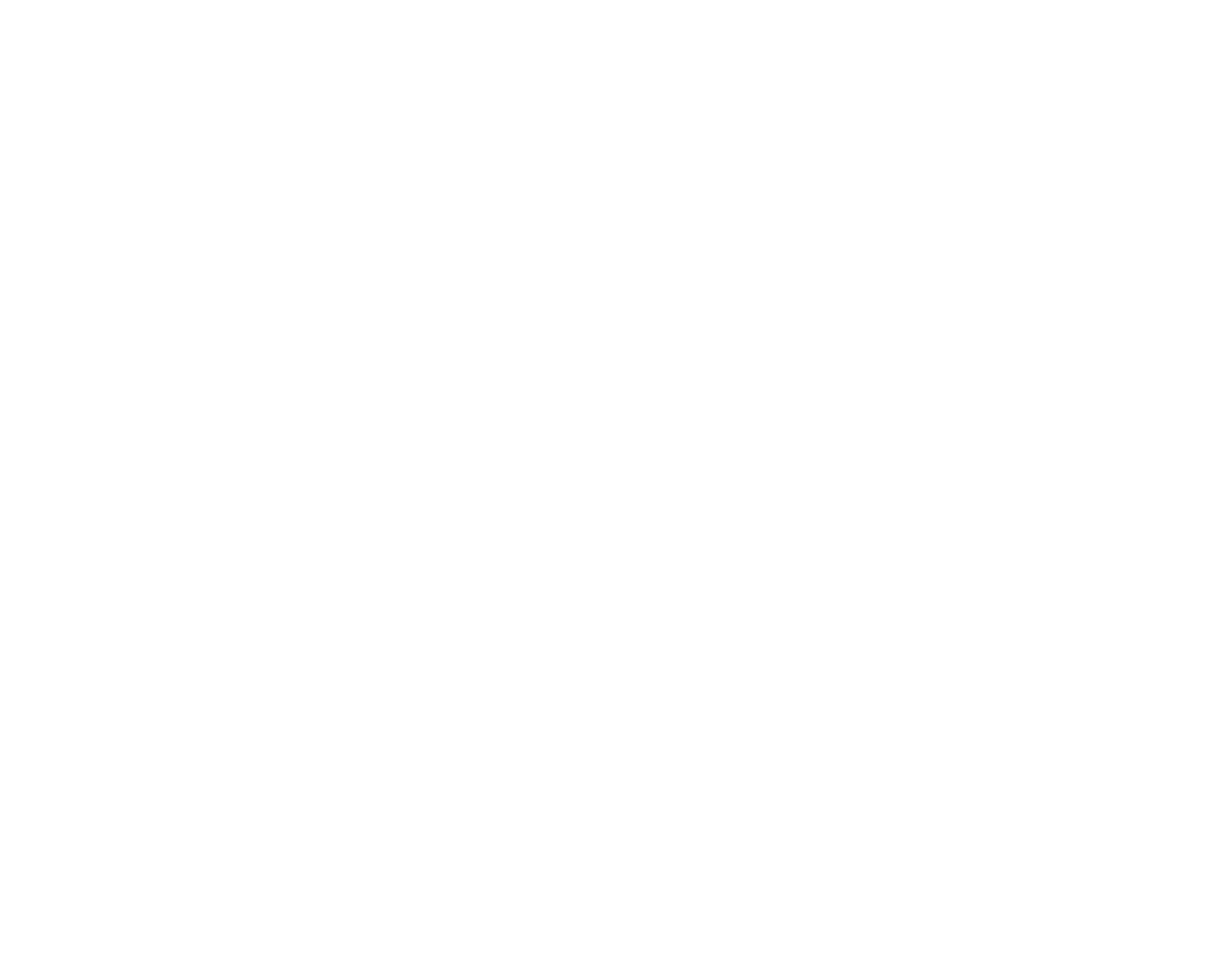in their observation of social movements and resistance to oppression. Yet again, without explicitly referring to Proudhon, sociologists find social dynamisms that he had expressed in his time.

This not to say that Proudhon's work has been adopted in its entirety. The pages on the status of women are well forgotten, for example, if not by historians of ideas. But conversely, some of his bold ideas remain misunderstood and to some extent go beyond contemporary sociologies. Thus, the intellectual boldness of *The System of Economic Contradictions*, which consists in systematically rethinking economic contradictions and social tensions, remains ignored today while the social sciences separate economics and sociology, and very rarely dare to go beyond these disciplinary boundaries. Similarly, it cannot be claimed that Proudhon's anarchist and condemnatory ardour is fully echoed in current sociologies. And in this respect, Proudhon today remains the image of an uncrossed boundary, a critical image and, to some extent, a provocative body of work.

# **Contents**

| The sociology of organisations $\dots \dots \dots \dots \dots$ 14 |  |  |  |  |  |  |  |
|-------------------------------------------------------------------|--|--|--|--|--|--|--|
| Methodological individualism 17                                   |  |  |  |  |  |  |  |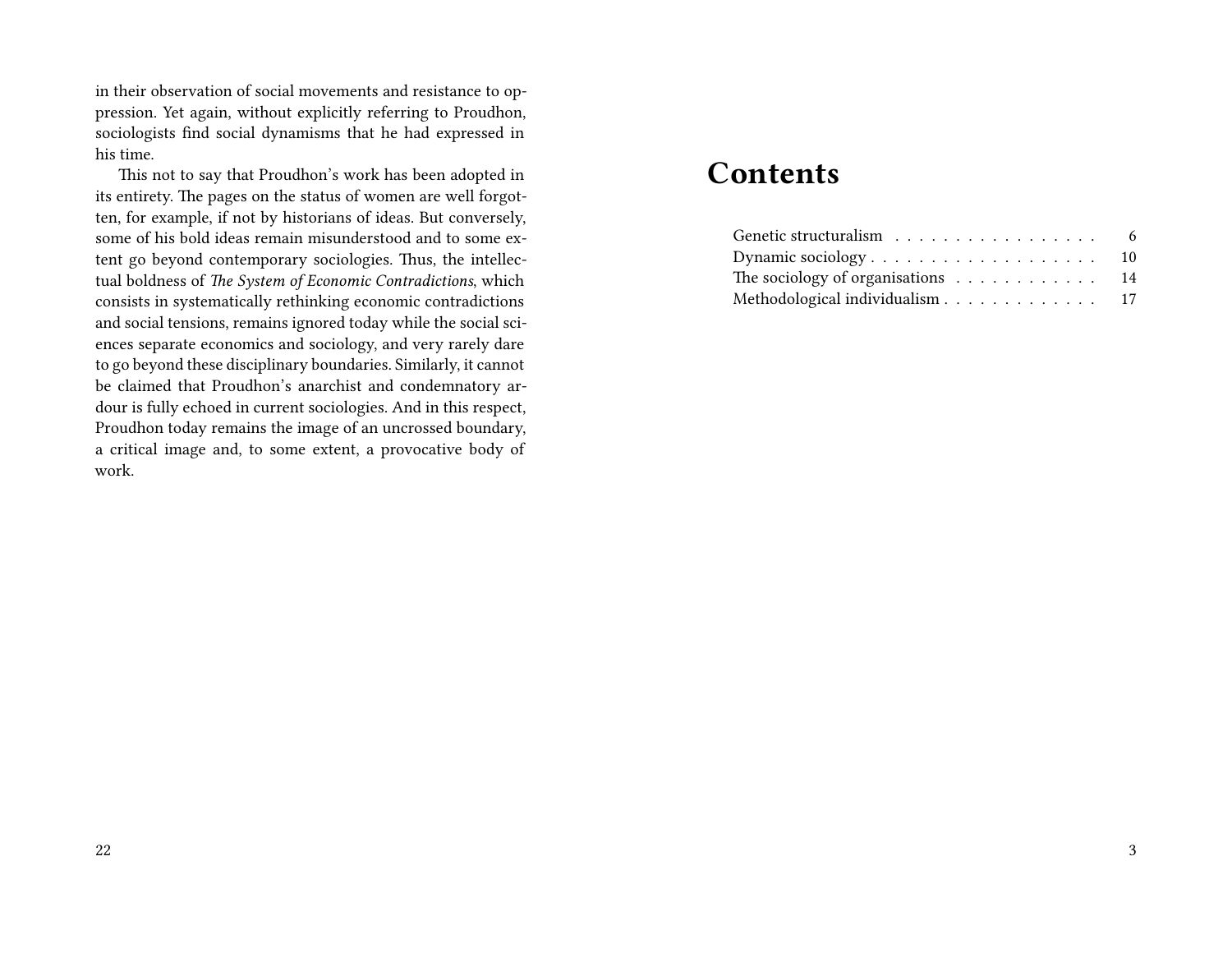theories, especially in dynamic sociology and, as we have seen, in the critical approach to bureaucracies.

This continuity undoubtedly requires several additional explanations. We cannot ignore the importance of critical works, of multiple reprints which despite the converging hostilities from opposed political perspectives, have continued to evoke, publicise and update Proudhonian thought after 1865. The anarchist tradition has continued to maintain interest in and restate the importance of this founding work. Similarly, we must account for a rebellious sensibility of which Proudhon was a pre-eminent expression and which has continued through the tragedies and lapses of history.

Nevertheless, it seems necessary for us to give more importance to the continuity of the problems than of the writings. Proudhon asked general questions about alienation in work and in political life that are universal in nature, ensuring the ongoing relevance of his condemnation. Specifically, he tackled social realities which have not at all disappeared. His condemnation of state bureaucracy remains relevant because the problem remains. Likewise, his critique of the state and his analysis of its centralising tendency remains largely relevant. It seems to us that this is the essential reason for the presence of Proudhonism in sociologies that question political domination or bureaucratic burdens today. Proudhon is in some way present because of the permanence of his objects of study. And in this sense, the collapse of communism is making his analyses relevant again.

But it is also worth mentioning the permanence of the aspirations that he had so passionately expressed. Indeed, and not only in Europe, the burden of alienation continues to inspire resistance, condemnation and manifold attempts to escape socio-economic and political constraints, to find solutions, whether moderate or radical. Aspirations to self-management, socio-economic federalism and political autonomy are 'phenomena', realities that sociologies of change continue to find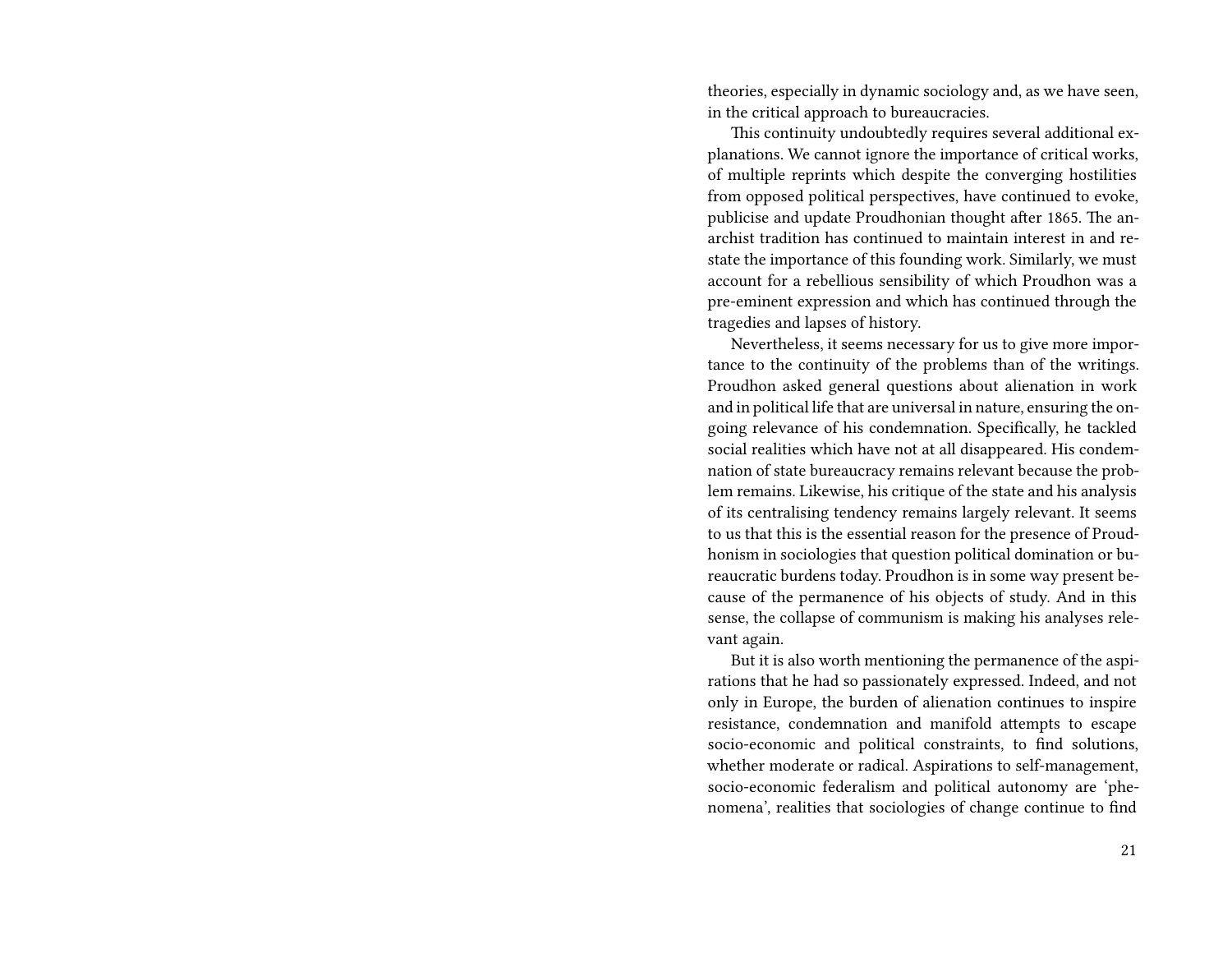political or ideological, that hinder social groups, especially the working classes. He does not aim to show the existence of a unique and unilateral historical determinism leading to a revolution; rather, he intends to identify the plurality of needs and determinisms that together cause historical ruptures.<sup>31</sup> But on the other hand – and this is the whole purpose of his critical activity – he strives to show that forms of individual and collective liberation and emancipation are possible, as is the achievement of greater justice. The notion of political capacity is typical of these emergences of specific freedoms. This can be seen in the case of the political capacity of the working classes: people who have been dominated by economic, political and ideological constraints can escape the forces that oppress them. They harbour the potential for emancipation, and it is the revolutionary intellectual's role to facilitate achieving these freedoms.

Proudhon thus escapes the simple dichotomy between determinism and freedoms. If we do not mind the anachronism, we could claim that his theories contain arguments against the individualist critique. Nevertheless, despite these nuances and reservations, the fact remains that methodological individualism can only find aspects to criticise in Proudhon's work. The analysis of social classes and social conflict, the condemnation of individualist illusions, the constant consideration of the social revolution: all these major themes in Proudhonian thought remain targets of criticism for a firmly individualistic sociology attached to the study of individual behaviours and interactions, and sceptical of thinking about revolutionary ruptures.

At the end of this investigation on the presence of Proudhonism in contemporary sociologies, we therefore arrive at a complex conclusion. While sociologists have largely forgotten Proudhon's texts and works, there is a clear continuity of his

It would certainly be misleading to imagine the continuation of a direct 'influence' of Proudhon's work in today's social sciences. Such a contested theoretical system, rejected by academia, could not constitute a faithfully conveyed legacy some 130 years later.

On the contrary, social sciences, and especially sociology, have been reshaped by transformations that were also apparent rejections of the Proudhonian problematic. The transformation initiated by Durkheim, who was so important for the history of sociology throughout the first half of the 20th century, took place against social philosophies and their excessive ambitions. By implication, Durkheim's severe criticisms of Auguste Comte and Herbert Spencer also reached the philosophies of history and the social philosophies of which Proudhon could be suspected. Furthermore, the transformation in research methods which occurred at the end of the 20th century, calling for restricted, fragmented research, discouraged intellectual bravery which was henceforth rejected in the field of political ideas. Finally, the wide spread of Marxism exerted strong pressure to fight against Proudhon's theories.

Similarly, contemporary French sociologists have hardly been inclined to count Proudhon among their leading thinkers, despite the efforts of Célestin Bouglé and then Georges Gurvitch. Among the authors of the 19th and early 20th centuries, it was mainly the works of Marx, Weber, and Durkheim that fulfilled this role. Proudhon, like Tocqueville and Le Play, was largely absent in sociologists' education, but for diametrically opposite reasons.

In contemporary sociologies, there is a peculiar paradox. While there are few explicit references to Proudhon's work, it is striking to see the appearance of themes, questions, and answers that bear the hallmarks of a resurgence of themes and questions expressed in Proudhon's writings. But these revivals are in no way identical among today's various sociologies, as

<sup>31</sup> Georges Gurvitch, *Proudhon sociologue* [Proudhon, Sociologist], Paris, Centre de documentation universitaire, 1955.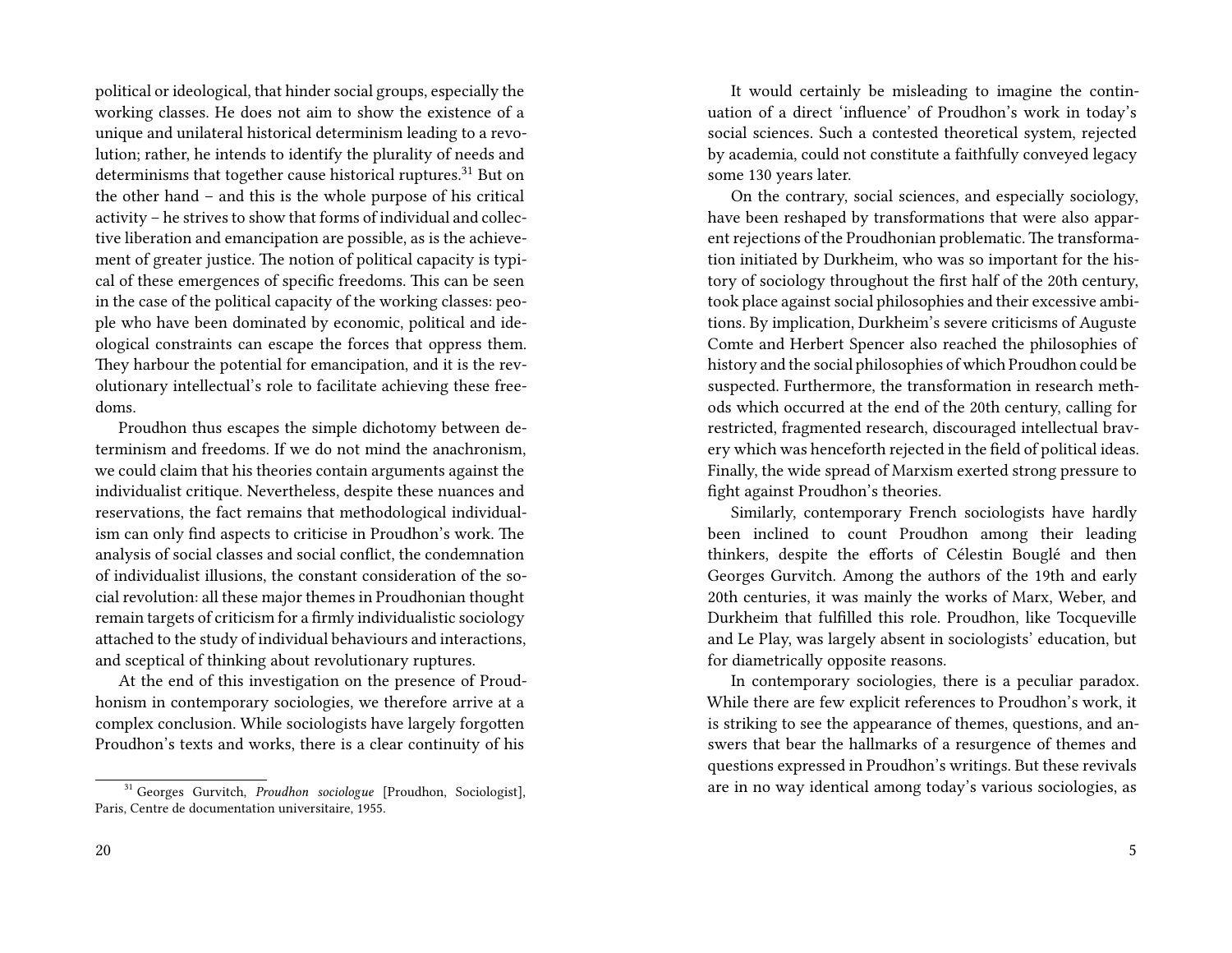if the theories of the anarchist from Besançon were still implicitly being debated, approved and rejected.

Two questions therefore arise that we would like to deal with in turn. First, which sociologies revive questions or topics addressed by Proudhon or his theories? This question will lead us to examine four contemporary paradigms: genetic structuralism, dynamic sociology, the strategic approach, and methodological individualism.<sup>1</sup> We will then outline to what extent these different paradigms are opposed in the accounts that we can reconstruct with Proudhon's work.

The answer to the second question will be much more difficult. To the extent that we will have highlighted the presence of Proudhonian themes in some contemporary work in sociology, how can we explain these continuations or 'returns'? How can we explain the presence of the forgotten? On this matter, we can probably only suggest hypotheses.

### **Genetic structuralism**

Without seeking to make an exhaustive list of points of reconciliation and separation between Pierre Bourdieu's works and Proudhon's writings, it must be emphasised that Bourdieu's analyses lead him, like Proudhon, to highlight the division of society into social classes. This point distinguishes them from the other three schools that we will discuss. Bourdieu's work combines investigations into cultural practices,<sup>2</sup> inequalities in the educational system, $3$  and distinction strategists of social totalities were radically opposed to individualist theories and were drawn toward determinist, substantialist or essentialist illusions.

However, while Proudhon is undoubtedly a theorist of classes, contradictions and social conflicts, he nevertheless avoids this simple dichotomy between 'holism' and individualism. And perhaps this complex position partly explains the presence of Proudhonian themes in modern sociologies.

While he does affirm the existence of an identifiable system of contradictions, and thus the possibility of considering the social totality, is he convinced of the existence of 'laws' of history, and does he consider humans the victims of economic or historical forces? This is doubtful: his sociology does not lead to determinism or, in other words, his anti-individualism does not lead him to deny individual freedoms. It is undeniable that this is an original and heterodox position, and that Proudhon could often hesitate and introduce ideas that are difficult to reconcile, but this original position (neither deterministic nor individualistic) may prove to be its theoretical strength.

The idea of 'collective force' is not to be confused with a reality (a 'thing' in the Durkheimian sense) and even less as an essence. Collective force is not a tangible being, but should instead be considered an 'emergent' phenomenon since it is produced only by the active combination of workers. Equally, as Proudhon says, if it can be said that it has a reality, it is a completely 'separate', non-physical reality<sup>30</sup> that only a science of social processes could study.

Likewise, must we believe that socio-economic contradictions completely destroy freedoms? On this point, Proudhon attempts to make two assertions corresponding to two types of social experiences. On the one hand, he constantly returns to analysing the visible or hidden constraints, whether economic,

<sup>&</sup>lt;sup>1</sup> We have proposed this necessarily simplifying classification in a work devoted to French sociologies in the years 1980–1990: Pierre Ansart, *Les sociologies contemporaines* [Contemporary Sociologies], Paris, Editions du Seuil, 1990.

<sup>2</sup> Pierre Bourdieu et A. Darbel, *L'amour de l'art* [Love of Art], Paris, Editions de Minuit, 1966.

<sup>3</sup> Pierre Bourdieu et J.-C. Passeron, *La reproduction* [Reproduction], Paris, Ed. de Minuit, 1970.

<sup>30</sup> *Cf*. Pierre Ansart, *Sociologie de Proudhon* [Sociology of Proudhon], Paris, PUF, 1967, p. 17–30.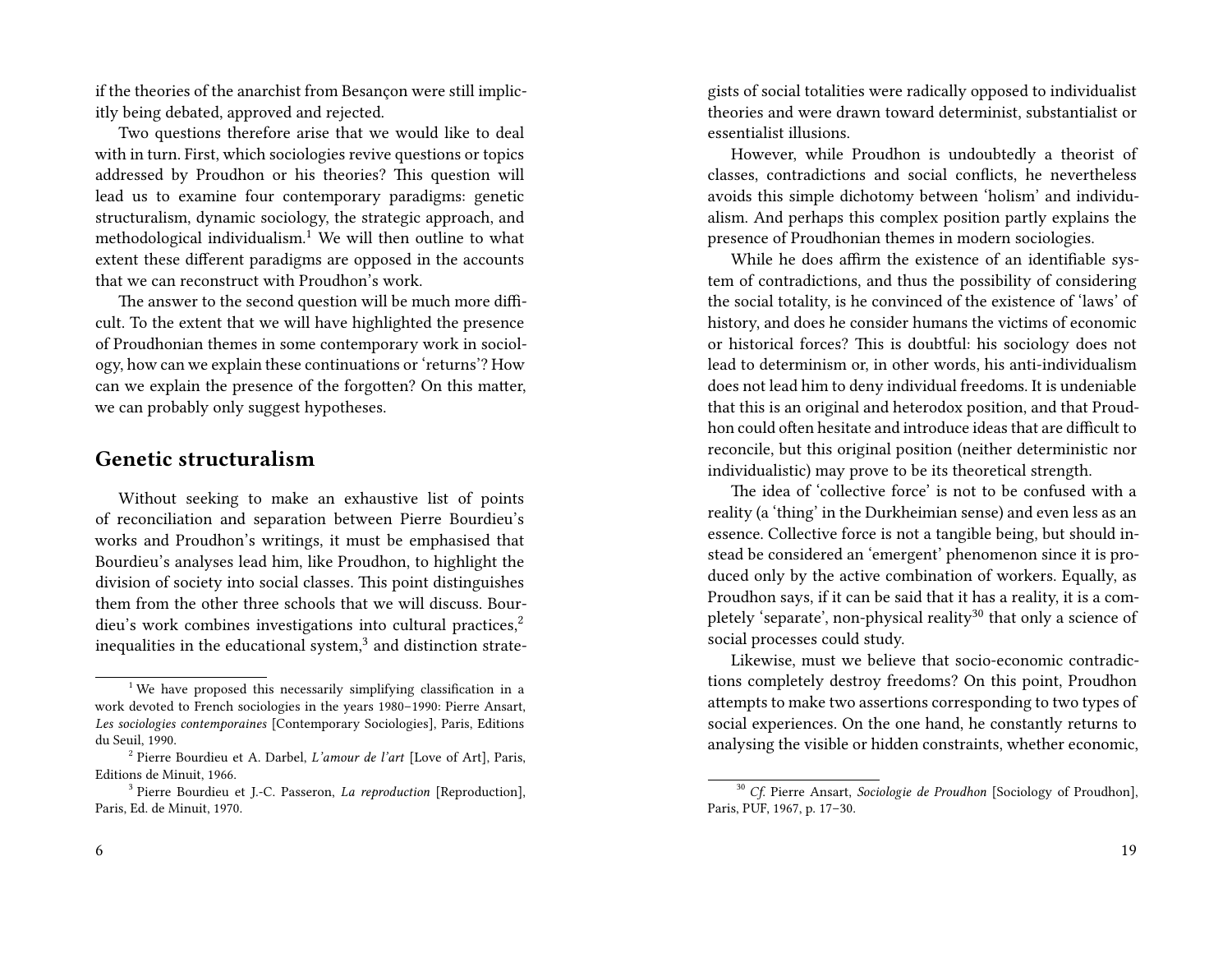ing only individuals, their behaviour and their choices as the main object of study and unit of reference. Dismissing any 'holistic' conception that would make society a totality transcending its constituent parts and imposing itself on individuals, and opposed to the illusion of discovering social determinisms, methodological individualism aims to study individual behaviour and observe the emergence of patterns based on individual conduct and choice.

Criticism of Marxism, and more specifically of its official version, is a favourite target of this individualist paradigm: criticism of the concept of objective social class, illusions of 'class consciousness' and class struggle, 'laws' of history, historicism and so on.

When set against Proudhonian theory, this critique is very clarifying, and allows us to better characterise it and to situate it more clearly with respect to contemporary sociologies.

Sticking first and foremost to the general theories of 'collective force', class 'warfare' and the three alienations, it cannot be doubted that in this feud Proudhon belongs to the followers of anti-individualist sociology. The concept of 'collective force' that he developed from  $1840^{28}$  is characteristic of the orientation that proponents of methodological individualism may call 'sociologistic'. Through this concept, Proudhon aims to show that combining the labour of individuals yields a particular reality, a real force, which is not reducible to the sum of individual contributions. And, since this phenomenon is general, Proudhon often returns to this idea that society is a being, even if it is a system of contradictions, whose reality and laws should be studied.<sup>29</sup>

A temptation of individualist sociologists is to force the opposition between 'totalists' and 'individualists', as if all sociolo-

gies<sup>4</sup> to explore, in all their consequences, the effects that this class division of society and individuals' membership of one of these classes have on behaviour and representation.

Moreover, regardless of the distance between the authors' conceptions of class, it must be emphasised that Proudhon's ternary scheme, which distinguishes the bourgeois class, the middle class and the working classes, $^5$  is reproduced at the end of Pierre Bourdieu's investigations, which led him to distinguish the grande bourgeoisie, the petite bourgeoisie and the popular classes.<sup>6</sup>

This reconciliation, despite the differences and divergences, has serious consequences, and places Proudhon and P. Bourdieu in a certain sociological tradition whose originality is underlined by the lively debates surrounding it today. This tradition, which may be called 'class-based' in the sense that it stresses the existence of classes as social realities, assumes that a certain knowledge of the social totality is accessible and that a 'science' can be established based on this reality. This fundamental intuition is found across the work of Proudhon, who does not doubt that this knowledge may be accessed, and that of P. Bourdieu, who adopts this premise. And this totality can be known through its main divisions, through the 'war' which puts proprietors and non-proprietors in conflict $^7$  and through the struggles for distinction among the various social classes.<sup>8</sup> Broadly, it can be said that the sociology of Pierre Bourdieu and his collaborators is part of the great class-based tradition inaugurated by Saint-Simon, Proudhon and Marx, understand-

<sup>28</sup> Proudhon, *Qu'est-ce que la Propriété ?* [What Is Property?], 1840.

 $29$  Célestin Bouglé has stressed this aspect, tending to treat Proudhon as a pre-Durkheimian sociologist; *cf*. *La sociologie de Proudhon* [Sociology of Proudhon], Paris, A. Colin, 1911, p. 70–81.

<sup>4</sup> P. Bourdieu, *La distinction, critique sociale du jugement* [Distinction: A Social Critique of the Judgement of Taste], Paris, Ed. de Minuit, 1979.

<sup>&</sup>lt;sup>5</sup> This ternary scheme is constantly adopted from the First Memoir (1840) to *The Political Capacity of the Working Classes* (1865).

<sup>6</sup> *Cf*., for example, P. Bourdieu, Boltanski, Castel, Chamboredon, *Un art moyen* [A Middle-brow Art], Paris, Ed. de Minuit, 1965.

<sup>7</sup> Pierre-Joseph Proudhon, *Système des contradictions économiques* [System of Economic Contradictions] (1846), Paris, Marcel Rivière, 1923.

<sup>8</sup> P. Bourdieu, *La distinction*, op. cit.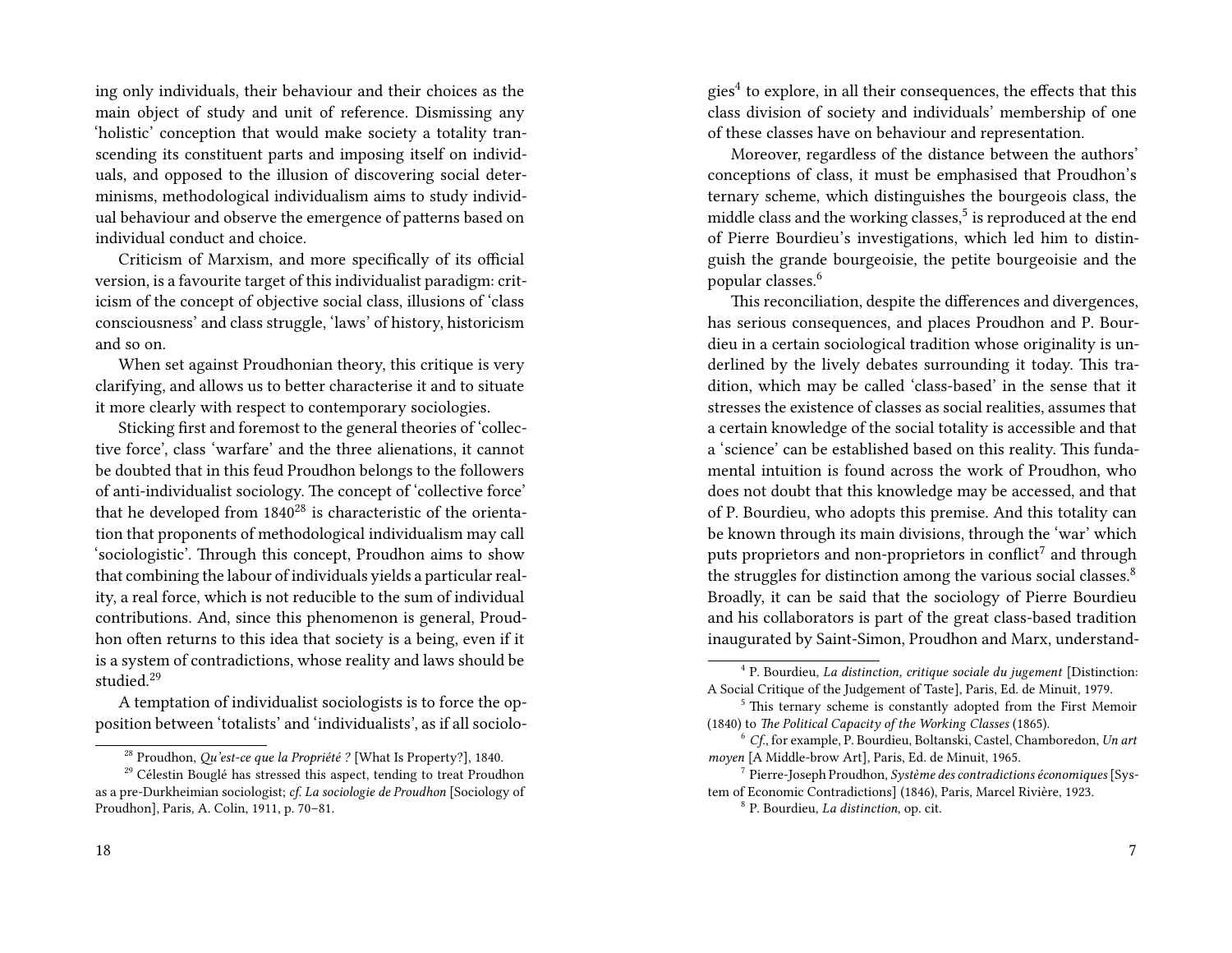ing society as a system of antagonistic classes and as a totality that can be known through this interpretative framework.

In this broad tradition, P. Bourdieu's works diverge considerably from Marxian economism in that they focus little on the economic characteristics of the different classes and instead concentrate on the culture specific to each class, on representations and symbolic behaviours, attaching greatest importance to relations of meaning and symbolic domination.

P. Bourdieu thus revives a way of thinking similar to that of Proudhon with regard to the very conception of social classes. Indeed, while maintaining an economistic definition of classes in terms of conflict between proprietors and non-proprietors, Proudhon added that each class recreates its own culture, customs, values and ideologies.<sup>9</sup> The concept of *habitus*, proposed by P. Bourdieu to designate models of perception and practice that are transferred to the subject, internalised, and become sources of reproduction for agents of different classes, is of course not a Proudhonian term, but it correlates well with Proudhon's indications on the transmission and reproduction of class cultures. And just as Proudhon stresses collective illusions and the importance of religions, for example, in behaviours and the recreation of the social hierarchy, P. Bourdieu's analyses firmly support this critical analysis of symbolic domination, considered to be a major element in social inequalities and their reproduction.

A debate was thus opened based on comparable premises and would lead to a fierce conflict on the points of disagreement. Indeed, the question that runs through all of Proudhon's work is undoubtedly that of the political action of the working classes, a question answered in *The Political Capacity of the Working Classes*, where the conditions that will allow the domand perverse effects.<sup>26</sup> The criticisms that were made against state omnipotence, against the stifling expansion of centralisation, reproduce Proudhon's 1846 condemnations with striking continuity, when he asserted that state and economic centralisation necessarily led to inefficiency and the subjugation of producers.

At the level of social relations within the company, it is remarkable that Proudhon's calls for worker autonomy within what he calls 'worker companies', and his condemnation of hierarchical systems that force producers to compete against each other, have today become basic principles of criticisms of authoritarian and depersonalising systems.

It should be noted that these sociologists of organisations do not claim any membership of Proudhonism and that the connections we highlight here are not part of their argument. This silence is significant in itself, and we will need to propose an interpretation of it.

Beforehand, we must consider the fourth paradigm that we define: methodological individualism. This final confrontation will provide us with new elements to consider.

## **Methodological individualism**

At the opposite pole from sociologies inspired by Marxism, sociologies close to this current reject any temptation to attribute consciousness and reality to notions such as 'classes', 'peoples' and 'nations'.<sup>27</sup> The fundamental principle of individualistic methodologies, Raymond Boudon stresses, is to firmly dismiss these entities and the illusions attached to them, tak-

<sup>9</sup> *Cf*., for example, in *De la Justice dans la Révolution et dans l'Eglise* [Justice in the Revolution and in the Church] (1856), 6th Study, 'Le Travail' [Work].

<sup>26</sup> M. Crozier, *Etat modeste, Etat moderne : stratégie pour un autre changement* [Modest State, Modern State: Strategy for Another Change], Paris, Fayard, 1987.

<sup>27</sup> Raymond Boudon, *La logique du social : introduction à l'analyse sociologique* [The Logic of Social Action: An Introduction to Sociological Analysis], Paris, Hachette, 1979.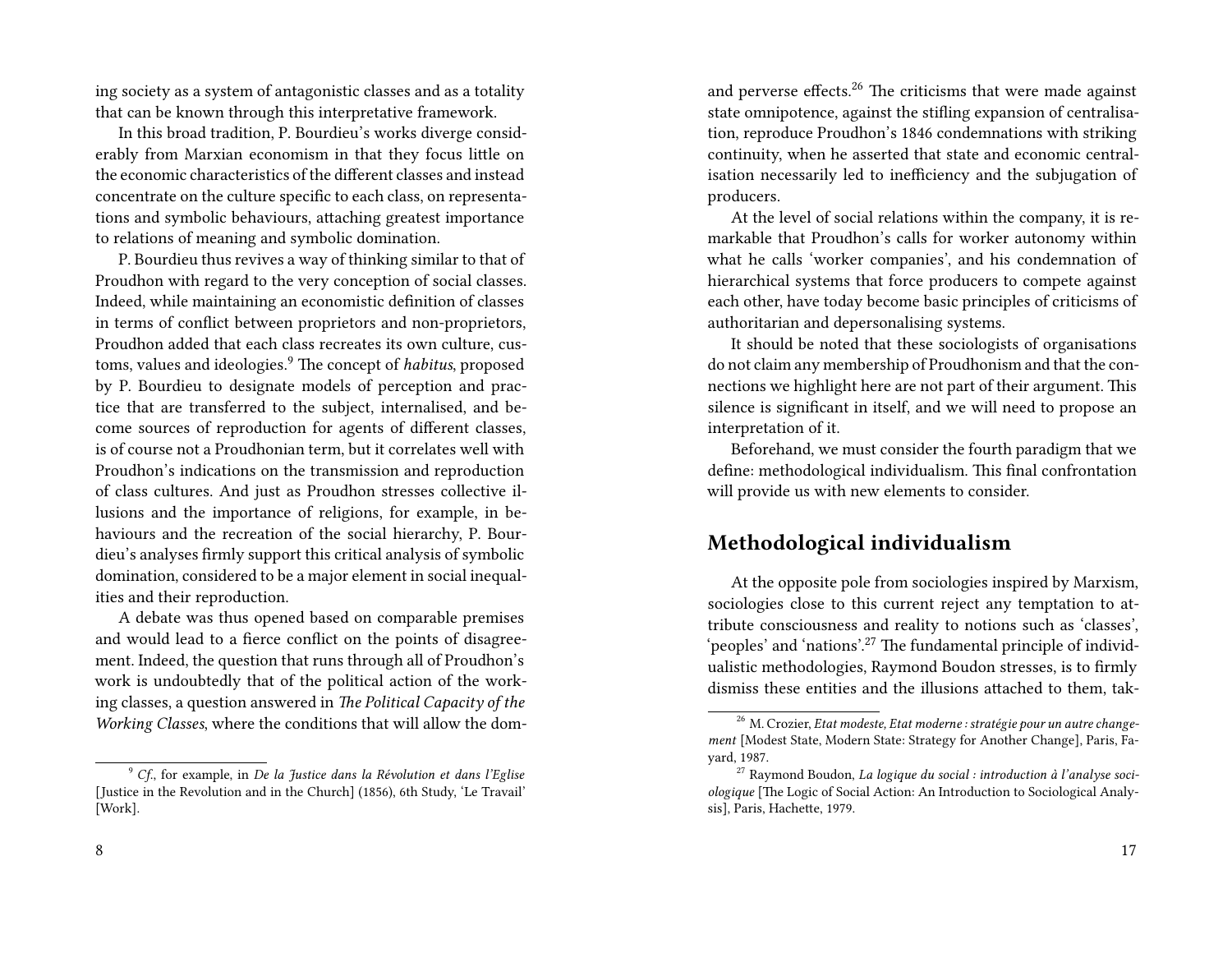It can be said without contradiction that Michel Crozier's analyses of the *Bureaucratic Phenomenon*<sup>23</sup> go back from Max Weber to Proudhon. And on this point, we should probably correct the histories of sociology that make Max Weber the first sociologist of bureaucracy. Whereas Max Weber emphasised the rationality of bureaucratic laws and rules and was close to making bureaucracy the modern symbol of rationality, Proudhon, on the contrary, condemned its flaws: hierarchy, submission and inefficiency. This is what Michel Crozier proposes to analyse, placing the burdens, inefficiencies, and failures of bureaucracies, and not their so-called rational functioning, at the centre of his analysis.<sup>24</sup>

From this perspective, the bureaucratic phenomenon is not inevitable, and some de-bureaucratisation is a realistic prospect. Proudhon does not envisage a utopian society without organisation or regulation any more than Michel Crozier and his collaborators. But they believe that the ills of bureaucracy (and especially French bureaucracy)<sup>25</sup> can realistically be reduced by a fundamental reorganisation of institutions.

It will not be argued that the proposals of current sociologists of organisations reproduce Proudhonian anarchism to the letter, and it would be an exaggeration to make such a confusion, but it is remarkable that the overall sense of reformist proposals closely resembles the Proudhonian inspiration at two levels.

At the general level of the economy and administration, there is a very broad agreement on the need to decentralise, to break down unitary structures, sources of waste, inefficiency,

<sup>25</sup> M. Crozier, *La société bloquée* [The Stalled Society], Paris, Ed. du Seuil, 1970.

inated classes to emancipate themselves from capitalist domination are clearly analysed.<sup>10</sup> On this decisive point, which affects not only the whole concept of classes but also the whole interpretation of social action, we can say that based on his various works and investigations, P. Bourdieu's response is at odds with Proudhon's analyses and expectations. To Proudhon's dynamic but 'workerist' vision, which credits the 'working' classes with strong revolutionary potential, P. Bourdieu responds with an analysis of the 'popular' classes that emphasises their cultural dispossession and the absence of symbolic means of action against their exploitation. It is as if those working classes with revolutionary potential had disappeared from historical reality, leaving behind only the deculturated masses whose presence Proudhon had indicated, not without concern.

The conflict in this analysis is confirmed by two conflicting responses to the problem of determinism. Against the relatively optimistic response of Proudhon who, not without hesitation, expands the margins of freedom and indeterminism of human behaviour, P. Bourdieu puts forward a sceptical response stressing power relations, the influence of dispossession and the power of mechanisms of reproduction.

It is therefore not surprising that P. Bourdieu cites Proudhon's writings quite often. These citations suggest the existence of a common problematic on classes, relations of domination and relations of meaning, but they always result in polemic condemnations, evoking Marx's insults and rejecting Proudhon's petit-bourgeois hesitations.<sup>11</sup>

<sup>23</sup> Michel Crozier, *Le phénomène bureaucratique*, Paris, Ed. du Seuil, 1963.

<sup>&</sup>lt;sup>24</sup> Ibid., 'Introduction'.

<sup>10</sup> P.-J. Proudhon, *La capacité politique des classes ouvrières*, Part II, ch. I.

<sup>11</sup> P. Bourdieu, *La distinction*, op. cit., p. 50–52, 424.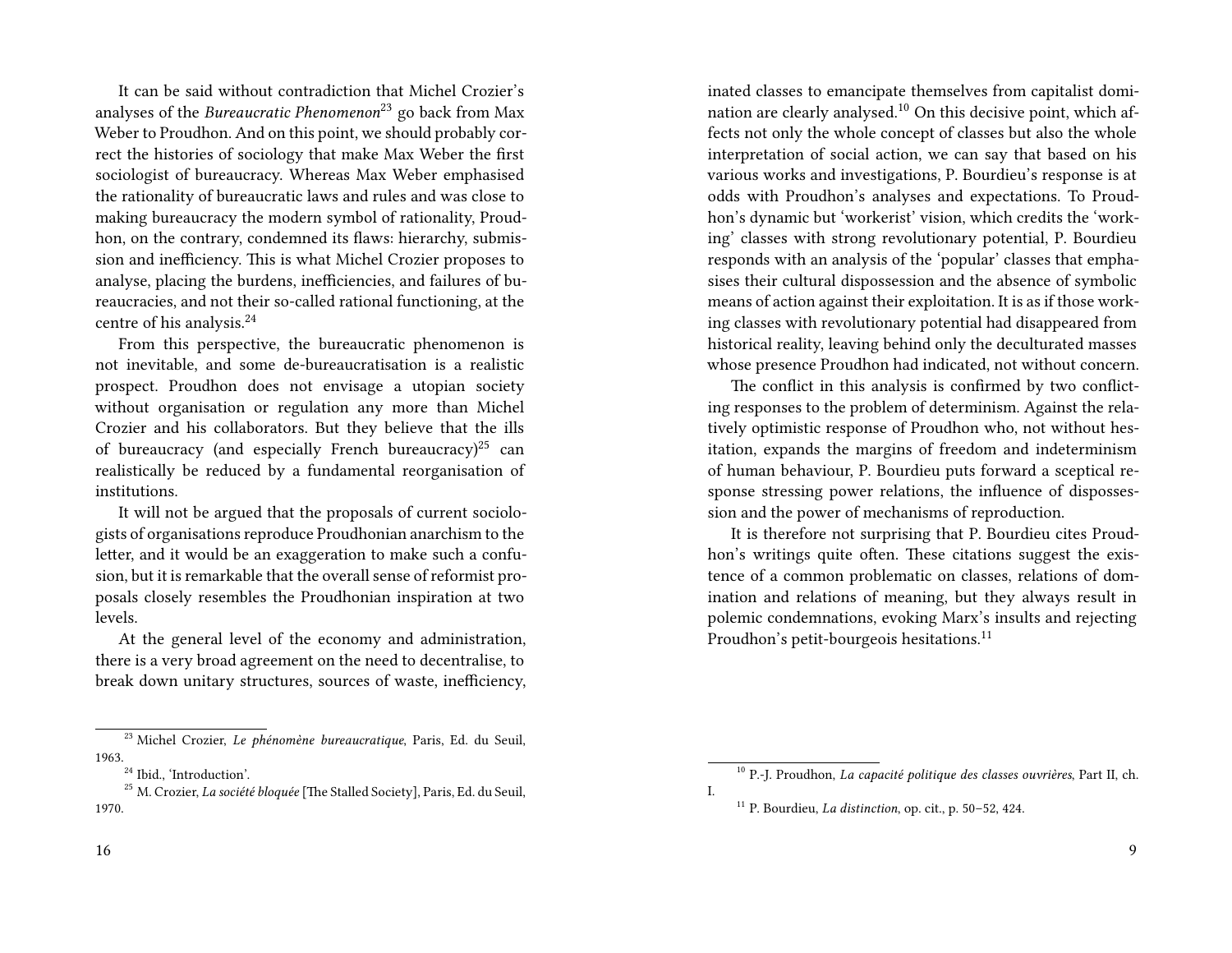#### **Dynamic sociology**

The second great current in sociology today, dynamic sociology, leads to completely different conclusions and a significant re-evaluation of Proudhon's work. By the term 'dynamic sociology' proposed by Georges Balandier, we mean a large body of work whose research centres on the study of change, mutations, social movements and the future of societies. The works of Georges Balandier, Alain Touraine, Cornelius Castoriadis and Jean Duvignaud, for example, are part of this broad movement.<sup>12</sup>

This research no longer questions reproductions and determinisms, but the nature and extent of social transformations, not only at the economic or political levels, but at all levels and in all dimensions of the social, thus reviving Proudhon's broad questioning. And contrary to the evolutionist outlook exemplified by Auguste Comte or Herbert Spencer, these current sociologies are not based on a theory of progress or philosophy of history. As with Proudhon, while change is obvious and the subject of his thought, it is not reduced to an imagery of progress or a historicism. It is a matter of questioning changes and their meaning by rejecting eschatological illusions, without denying the possibility of decline.<sup>13</sup> The future remains open to progressions and regressions.<sup>14</sup>

Contrary to Hegelian or Marxian philosophies, it is possible that these changes, however deep, may reveal anthropological continuities and permanencies, and therefore that Proudhon's apparent eclecticism in seeking to identify both the permanent spirit continues unambiguously in the modern criticisms of organisational and bureaucratic ossification.

The question of the workshop or company as a place of specific social relations is indeed a basic question in Proudhon's thought. And while he is not satisfied by general calls for an insurrection such as those of Auguste Blanqui, it is because he also considers a radical reform of companies themselves to be essential. To affirm that the company must replace the government is also to state that the organisation will be the centre and the fundamental site of industrial society. When Michel Crozier points out that the decisive role in contemporary society is played by industrial and administrative organisations, he revives one of Proudhon's central concerns.

From *The System of Economic Contradictions*, and before the analyses of 1848–1851, Proudhon launches a vehement critique of the organisations of his time, emphasising their hierarchical nature which subjugates the producers and the inefficiency of this oppressive system. His critique of the deskilling of workers in *The System of Economic Contradictions* carries more force that it could have for Adam Smith and his followers, in that this destruction of knowledge and skills is linked to a revolutionary vision that presents it as solvable. This critique extends to the whole way in which work is organised, which is not only condemned for the appropriation of capital, but also for the structure of domination which embeds relations of power and submission within the company. For Proudhon, the growth of bureaucracies that would inevitably result from a communist revolution would have a catastrophic impact both on worker freedom, which would be destroyed, and on productive efficiency: the bureaucratisation of the economy would necessarily lead to 'poverty'.<sup>22</sup>

<sup>12</sup> The list of names we suggest here is far from exhaustive. *Cf*., P. Ansart, *Les sociologies contemporaines*, op. cit., ch. II, VI, and X.

<sup>13</sup> P.-J. Proudhon, *De la Justice dans la Révolution et dans l'Eglise*, Paris, Fayard, 1988, 9th Study, 'Progrès et décadence' [Progress and Decline].

<sup>14</sup> Here we exclude *De la création de l'ordre* [The Creation of Order] (1842), in which Proudhon temporarily remains under the influence of Auguste Comte.

<sup>22</sup> Proudhon, *Système des contradictions économiques ou Philosophie de la misère*, 9th Epoch, 'La communauté' [Community].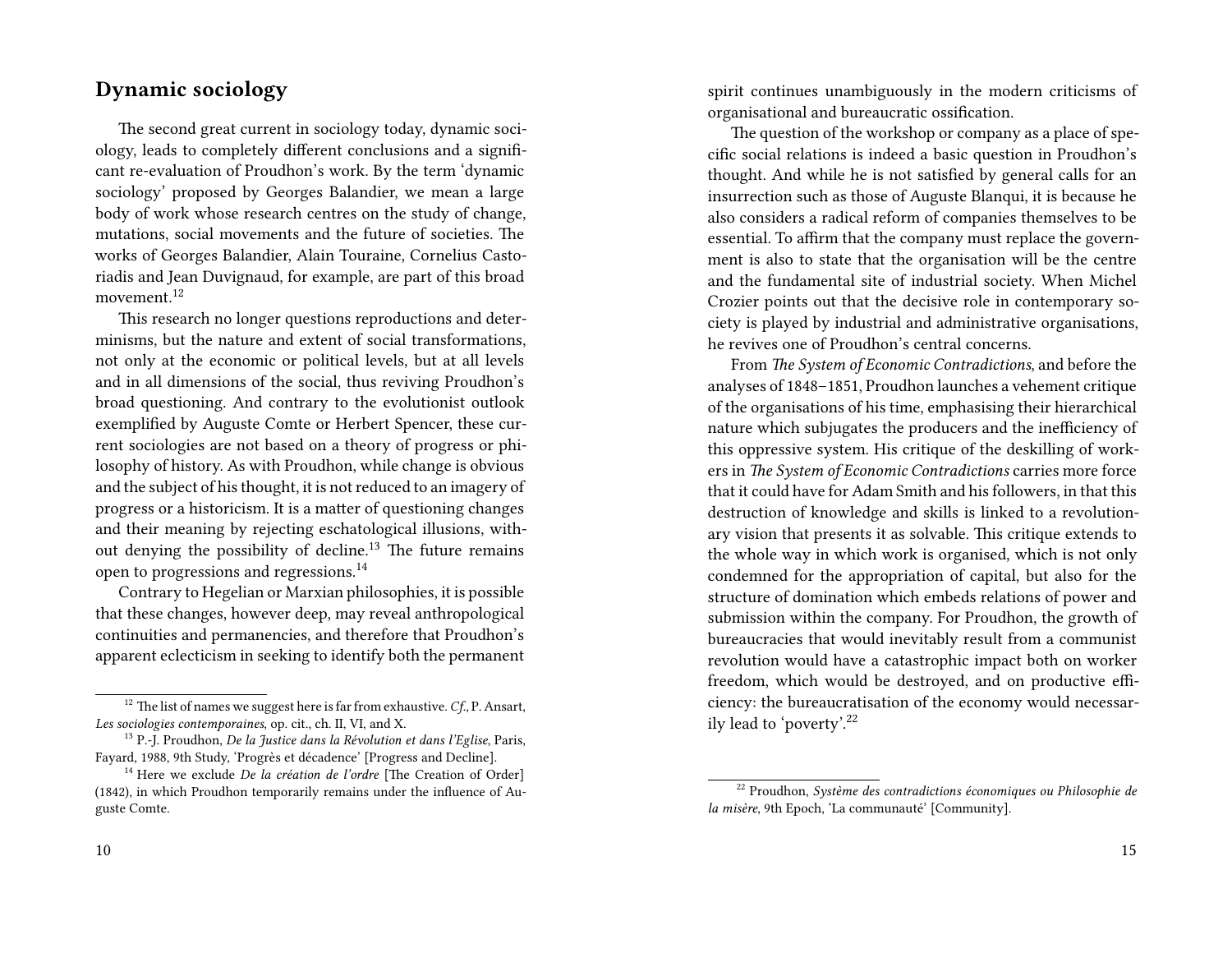he closely reproduces Proudhon's analyses in 1865. In *The Political Capacity of the Working Classes*, Proudhon asked the same question: how a real, objective class could acquire 'political capacity' and thus undertake collective action. He thus ushered in a problematic that has become central to modern sociologies: the question of how to establish and assert collective action. And his response, which theorises the transition from the economic to the political via the awareness of identity, broadly provides an answer that is central to much contemporary research.

It is therefore not surprising that Proudhon's work is read positively in this school of thought, even if the details of his writings are not subject to dedicated research by these sociologies, which are more concerned with analysing contemporary phenomena than commemorating the past. G. Balandier, G. Gurvitch, Alain Touraine, Edgar Morin and Claude Rivière all explicitly emphasised this lineage. Moreover, an interpretation of Proudhon's work was proposed which hints at an explanation of this theoretical lineage. Alain Tourraine suggests that since the 19th century, two opposing tendencies have divided the working classes: one aimed at organising parties and hierarchical unions, and the other aimed at defending workingclass culture and autonomous working-class action. Proudhon represents the second tendency and, for this reason, would be the inspiration for a sociology of collective action.

### **The sociology of organisations**

We must continue our investigation and examine more closely how a sociology of organisations seems to expand Proudhonian thought. It will not in any way be claimed that current sociology repeats or rehashes analyses from the past. The emergence of new phenomena is enough to rule out such a possibility, but it seems to us that a Proudhonian and the transformations is the most reasonable way to rigorously consider and assess the changes.

The anthropological approach, identifying permanencies to better think about change, finds it full relevance in this perspective. Georges Balandier, by sketching a political anthropology and analysing the tensions that, in his view, cut across all possible societies, arguably reproduces a Proudhonian outlook that is neither fascinated by the repetitions nor trapped in an illusion of progress, but careful to grasp both the permanent and the changing, the anthropological and the historical.<sup>15</sup>

In this conception of change, 'social order' is no longer a fetishised term and an image of perfection. The Proudhonian meaning of disorder finds unique relevance after so many illusions of order, drawn either from conservative schools or from so-called revolutionary schools. For these sociologists of change, as for Proudhon, disorder is not necessarily nor exclusively destructive; rather, disorder should be acknowledged and the possible transformations of disorder into order should be examined.<sup>16</sup> From this perspective, disorder is not a negative value, and the question arises as to how the transitions between order and disorder occur.

Moreover, the notion of order, like that of structure, is subject to critical evaluation in these sociologies. Here, it is doubted whether stabilities, structures and order are the living dimensions of the social, and it is readily suspected that the fetishism of order recreates naively conservative illusions. It is suggested that there is more to collective life than order and that, on the contrary, making the most of collective life implies pluralism, diversity, and individual and collective initiatives, and that true social life arises from this multiplicity of actions.

<sup>15</sup> Georges Balandier, *Anthropologie politique* [Political Anthropology], Paris, PUF, 1967.

<sup>16</sup> G. Balandier, *Le désordre; éloge du mouvement* [Disorder: In Praise of Movement], Paris, Fayard, 1988.